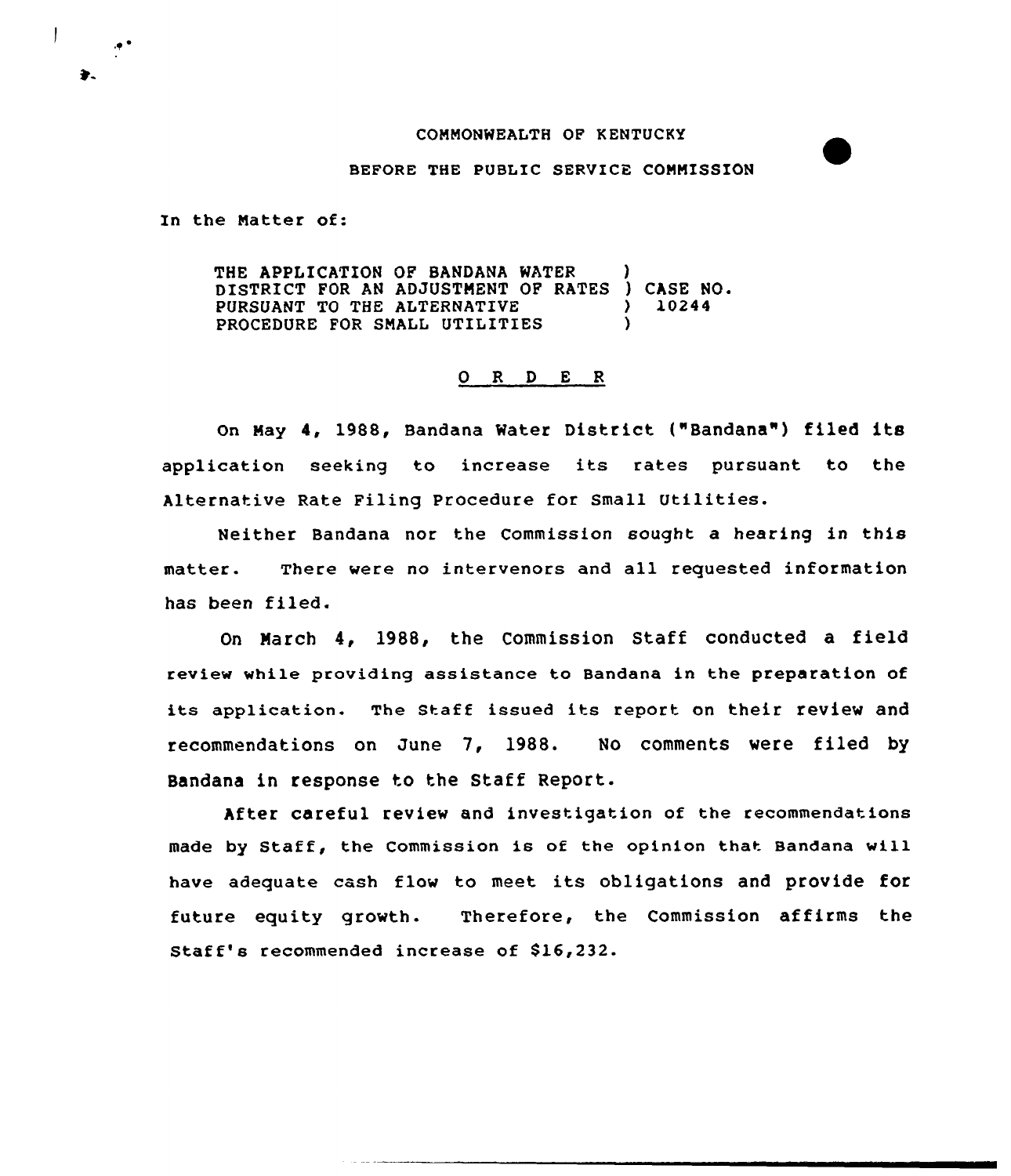#### RATE DESIGN

Bandana's present rate structure consists of a declining block structure with seven rate increments. In its application, Bandana proposed to change its present rate design by consolidating the last three rate increments. In its report, Staff concurred with Bandana's proposal. Therefore, the rates and charges in Appendix <sup>A</sup> should produce revenue sufficient to cover Bandana's operating expense and debt service coverage, and should be approved for services rendered.

## FINDINGS AND ORDERS

1. The rates and charges in Appendix A are the fair, just, and reasonable rates and charges to be charged by Bandana in that they should produce annual revenues of S25,261.

2. Within 30 days of the date of this Order, Bandana should file with this Commission its revised tariff sheets setting out the rates approved herein.

IT IS THEREFORE ORDERED that:

1. The rates and charges in Appendix A are the fair, just, and reasonable rates and charges to be charged by Bandana for service rendered on and after the date of this Order.

2. Within 30 days of the date of this Order, Bandana shall file with this Commission its revised tariff sheets setting out the rates approved herein.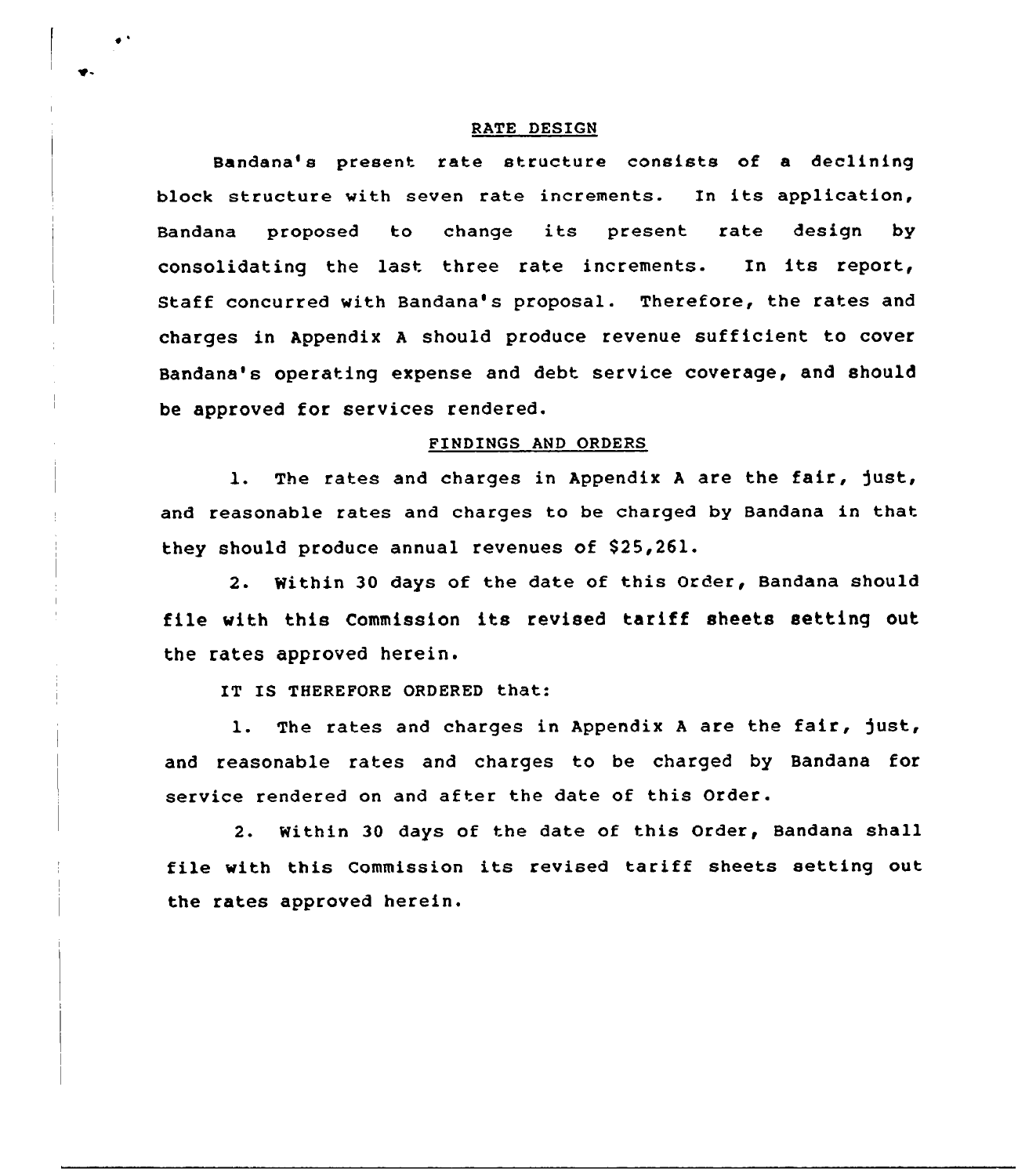Done at Frankfort, Kentucky, this 19th day of July, 1988.

PUBLIC SERVICE CONNISSION

Rockind D. W Vice Chairman

ssioner

ATTEST:

Executive Director